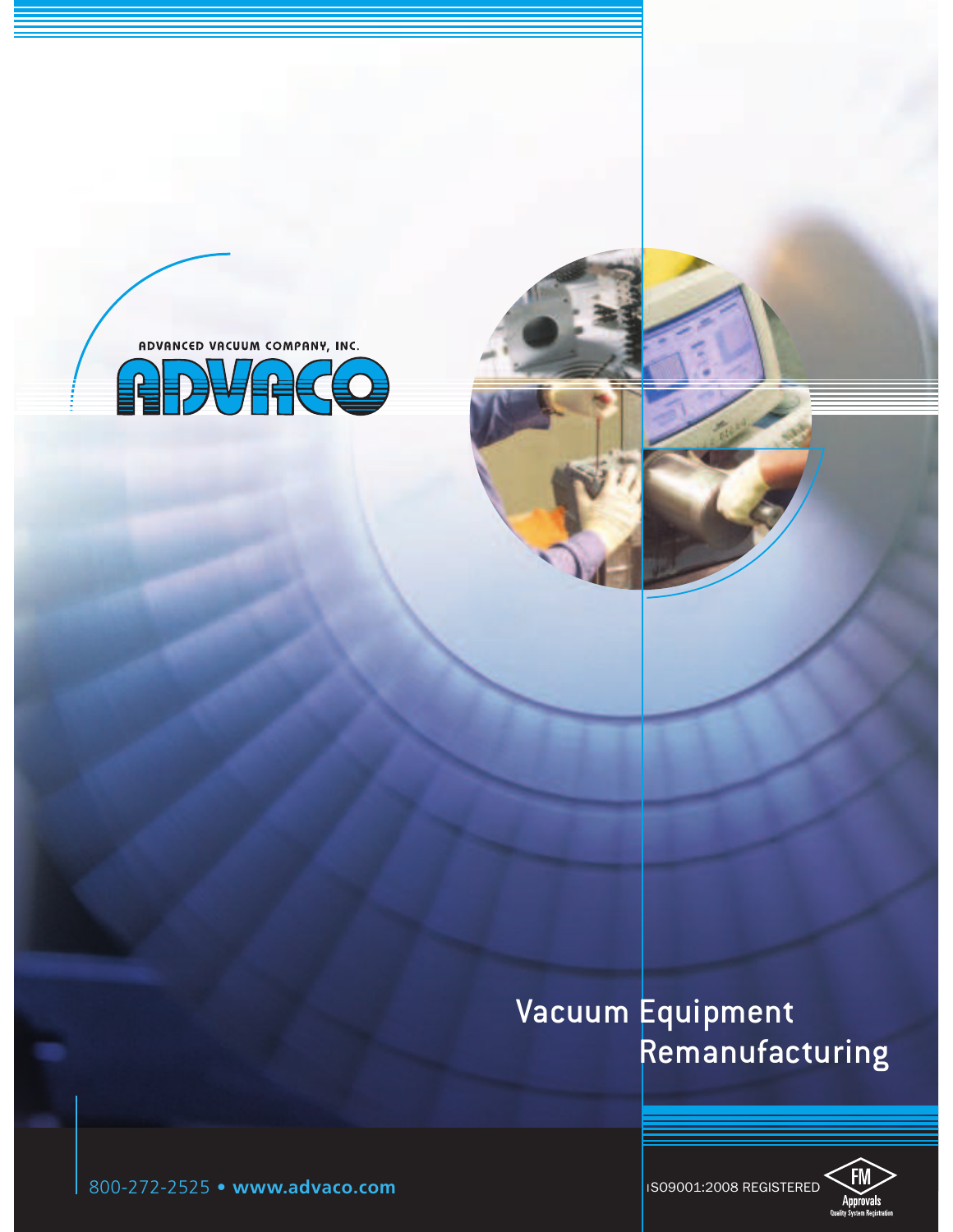# Providing unsurpassed service

**Brud** 



- Dry pumps
- Turbo pumps
- Turbo pump controllers
- Leak detectors
- Cryo pumps
- Rotary vane pumps
- Piston pumps
- Roots-type blowers
- Diffusion pumps
- Vacuum systems
- Subfab equipment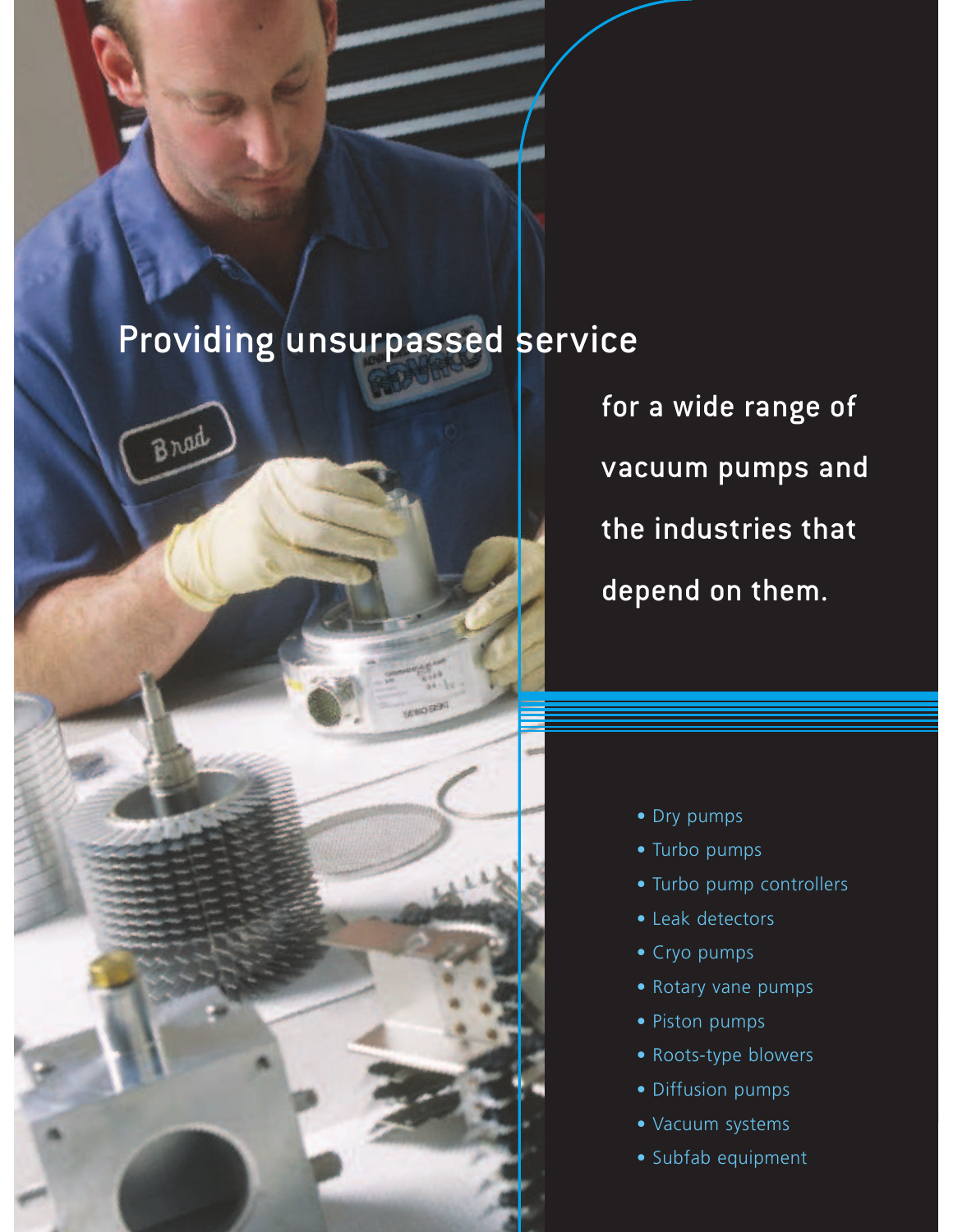# The premier vacuum equipment service company

## Discover the advantages of ADVACO's remanufacturing services

From standard preventative maintenance rebuilds, to major overhauls, ADVACO offers the most comprehensive, reliable, and cost effective vacuum equipment service solutions available. Our facility is equipped with state-ofthe-art technology and equipment which enables us to offer service that is unsurpassed in the industry.

Since 1972, ADVACO has been the benchmark in comprehensive vacuum equipment remanufacturing. Our factory-trained expert technicians will rebuild your vacuum equipment to meet—and often exceed—OEM specifications.

ADVACO offers the service infrastructure of an OEM, coupled with the flexibility of an independent service provider. The result is vacuum equipment service that restores new equipment performance at a fraction of replacement pump costs – and the confidence that superior quality and technology are behind every rebuild.

We are so confident in the service we provide, that we back every rebuild with a full one-year warranty from the date your remanufactured equipment is installed at your facility.



## No-cost evaluation and quote

Review a detailed failure analysis report and firm rebuild price prior to the performance of any billable work.

We understand the critical role your vacuum pumps and equipment play in your operation. We provide a blueprint of your pump's condition as received, a list of parts and/or services required to return it to like new condition, and a firm rebuild price for review, before proceeding with any billable service work.



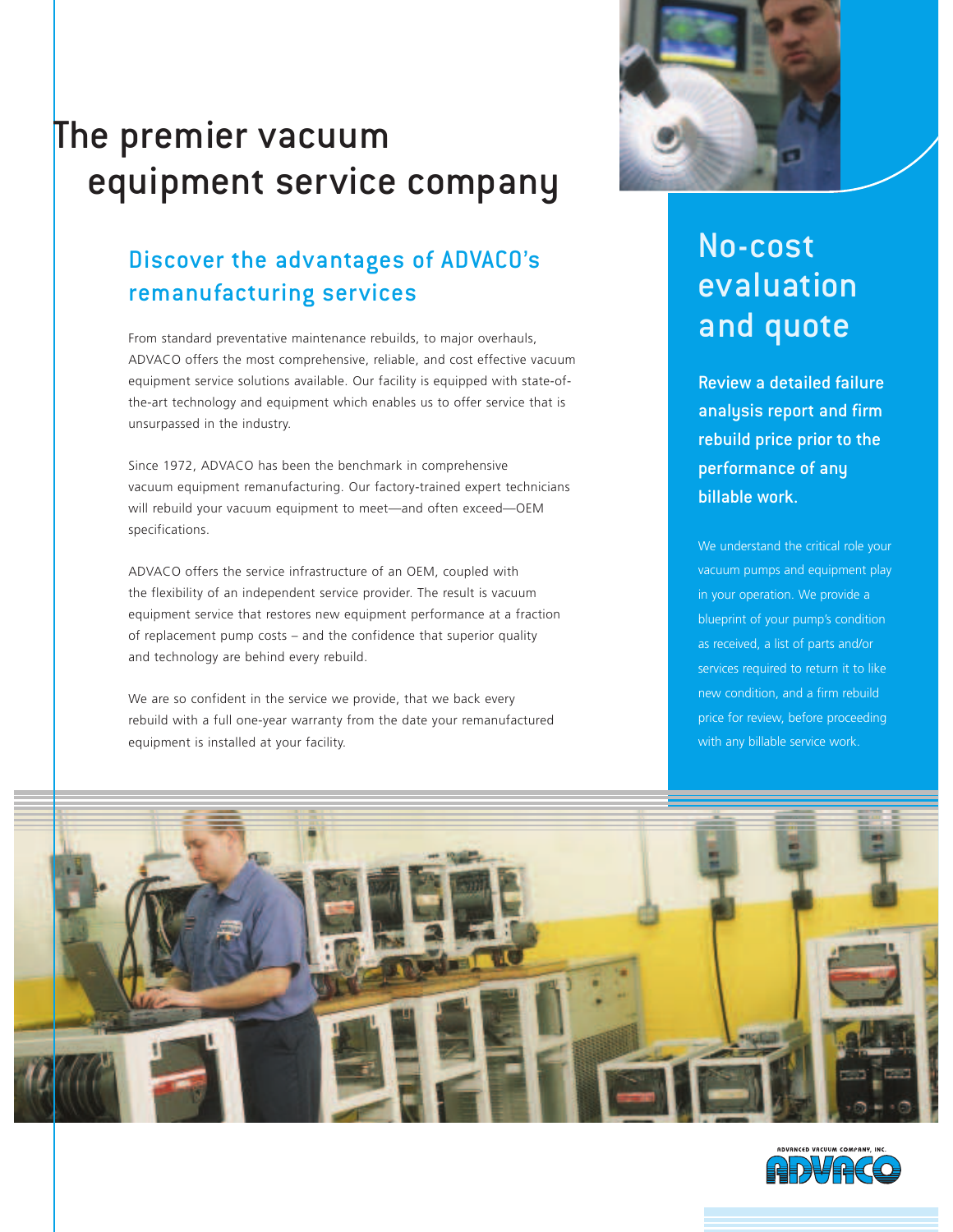# The ADVACO rebuild process

# Restoring performance and precision



## Step 1 Documentation

ADVACO can arrange transport of your equipment to our facility, where your pump is then issued a work order number. From this point on, we document the status and details of your pump throughout the entire remanufacture process.

Detailed data outlining failure analysis, parts required, and test results, reinforces a comprehensive servicing of your pump and provides a detailed record for future reference. Customized quarterly and/or annual reports can be generated upon request to aid in tracking overall repair histories and expenditures.

## Step 2 **Disassembly**

The ADVACO facility is equipped to provide an EPA-compliant, environmentally secure setting both for our employees as well as your vacuum equipment.

Once the documentation process has been initiated, your pump is completely disassembled and immediately transferred to our automated cleaning system—no solvents, CFCs, or EPA-banned chemicals are used.

Only high-temperature water and semiconductor-compatible water-based detergents are used to agitate and remove all process residue deposited on your pump. This thorough cleaning enables our technicians to accurately inspect each individual pump part.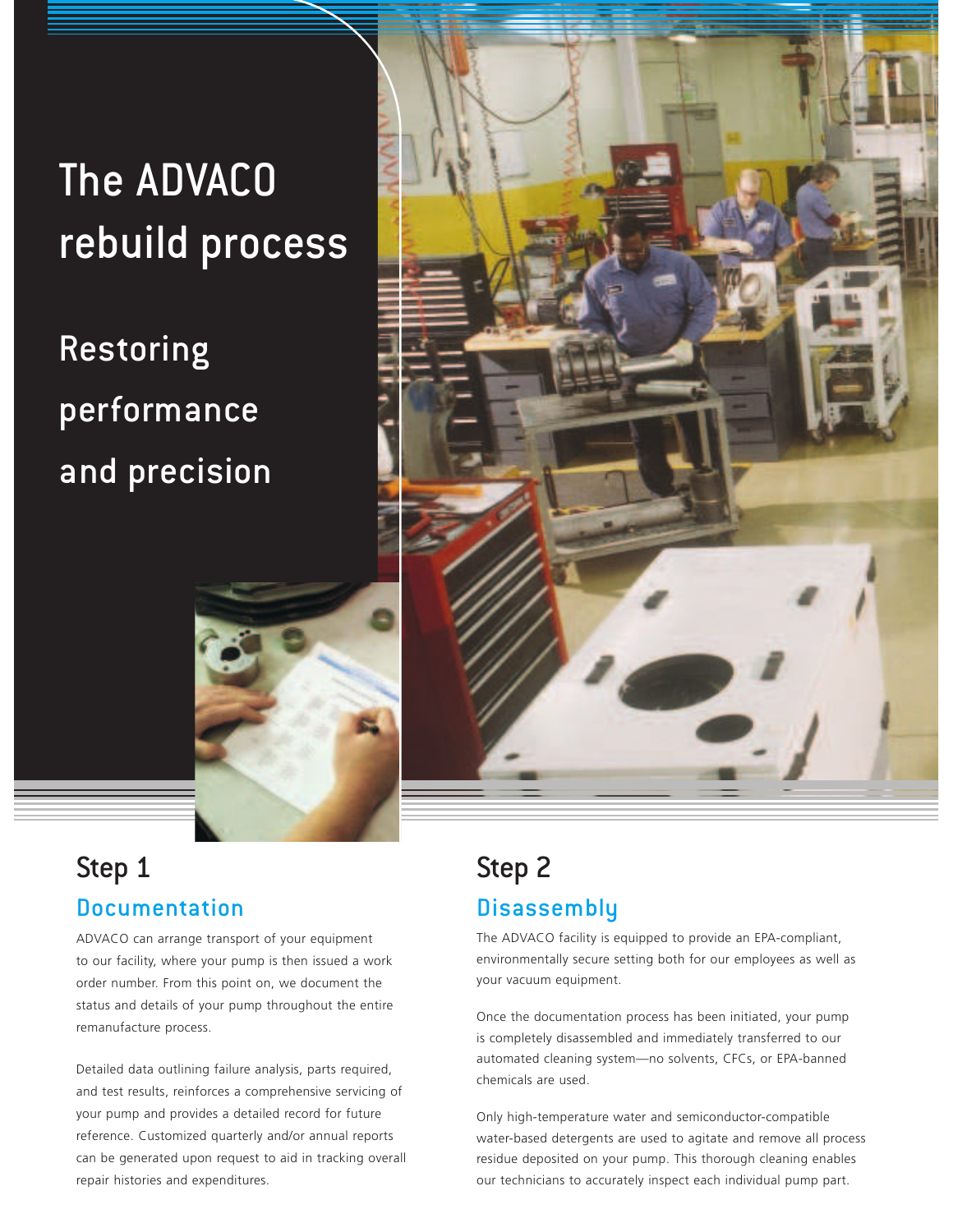

## Step 3 Evaluation

ADVACO's complete evaluation of your pump is free of charge. We inspect each pump component and deliver a comprehensive quote and detailed failure analysis report for your review.



- All consumable parts are quoted for replacement (as applicable) gaskets, o-rings, valves, seals, springs, bushings, claws, etc.
- Additional parts are quoted for replacement or remanufacture in our machine shop.
- Motors are bench-checked for proper operation and performance.
- Upon receiving your approval, your pump undergoes a second cleaning to remove any final contaminants before reassembly begins.



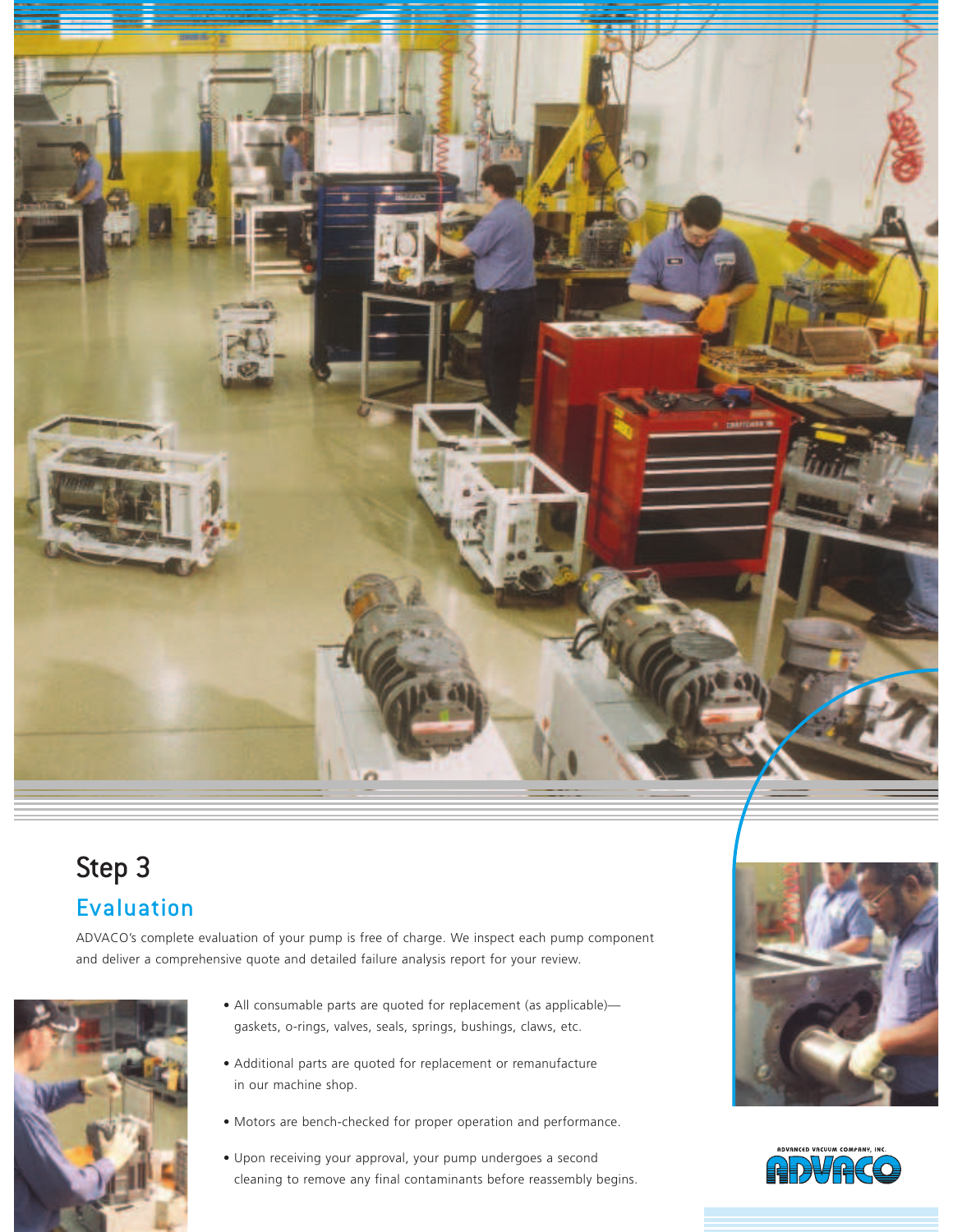# Step 4

## Assembly

ADVACO's skilled technicians recreate the assembly techniques of your pump's original manufacturer, using the specific tools and fixtures necessary to restore like-new performance.

Our extensive experience and exacting procedures often result in a rebuilt pump that performs better and lasts longer than new.





## **Testing** ADVACO has developed a set of

specific test criteria that every pump must meet before return shipment. We utilize calibrated computerized testing equipment to verify the following against OEM and ADVACO standards:

- Operating temperature
- Vibration
- Noise
- Motor amperage
- Pumping speed
- Gas flow
- Ultimate vacuum
- Leakage
- Coolant and purge gas flow
- Sensor operation

Once your pump passes our rigorous assessments, it is painted the original or requested color and packaged for shipment to your facility—along with complete documentation that includes all final acceptance test data.

Your full one-year warranty begins from the time your pump is reinstalled at your facility, not from the date of shipment



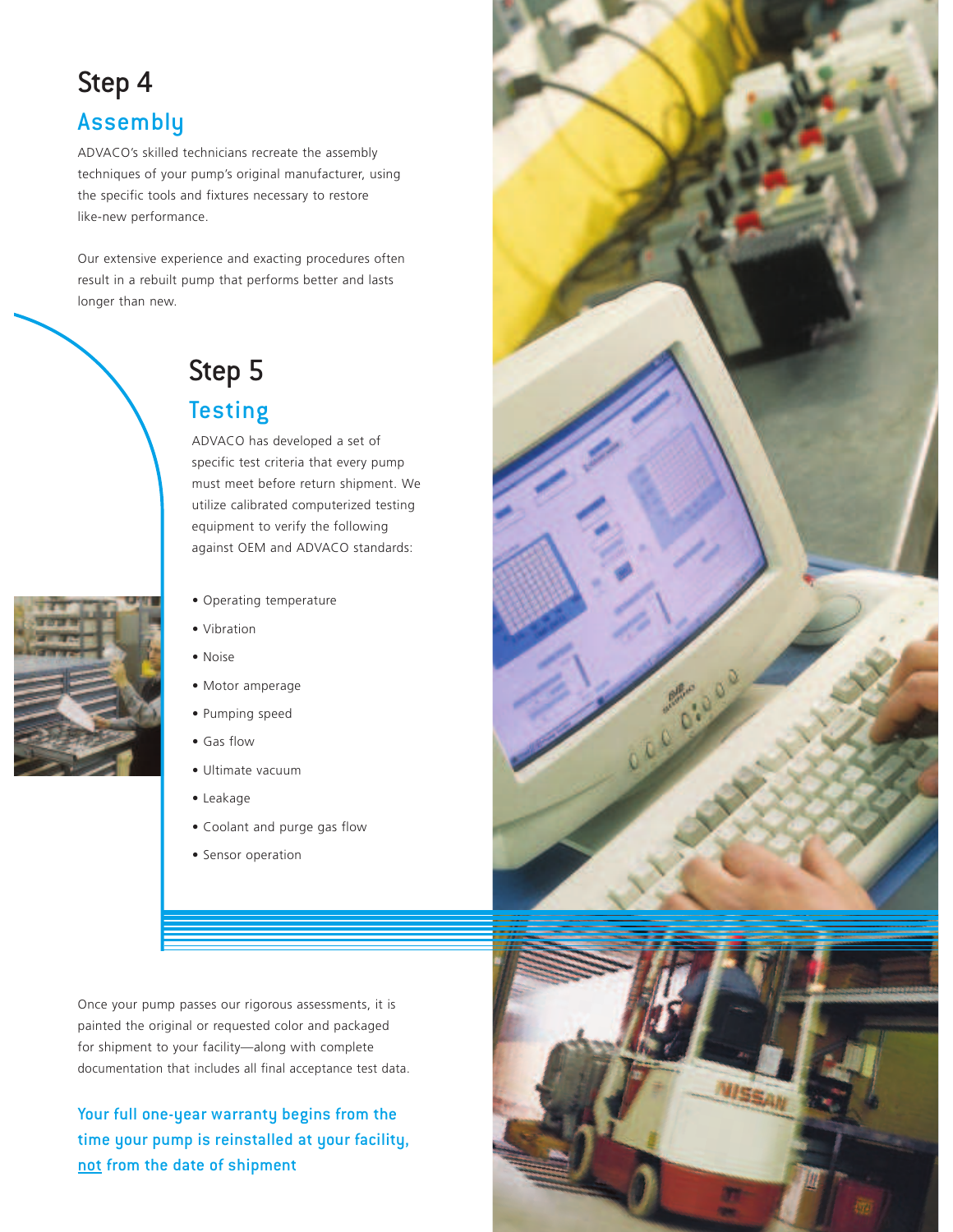